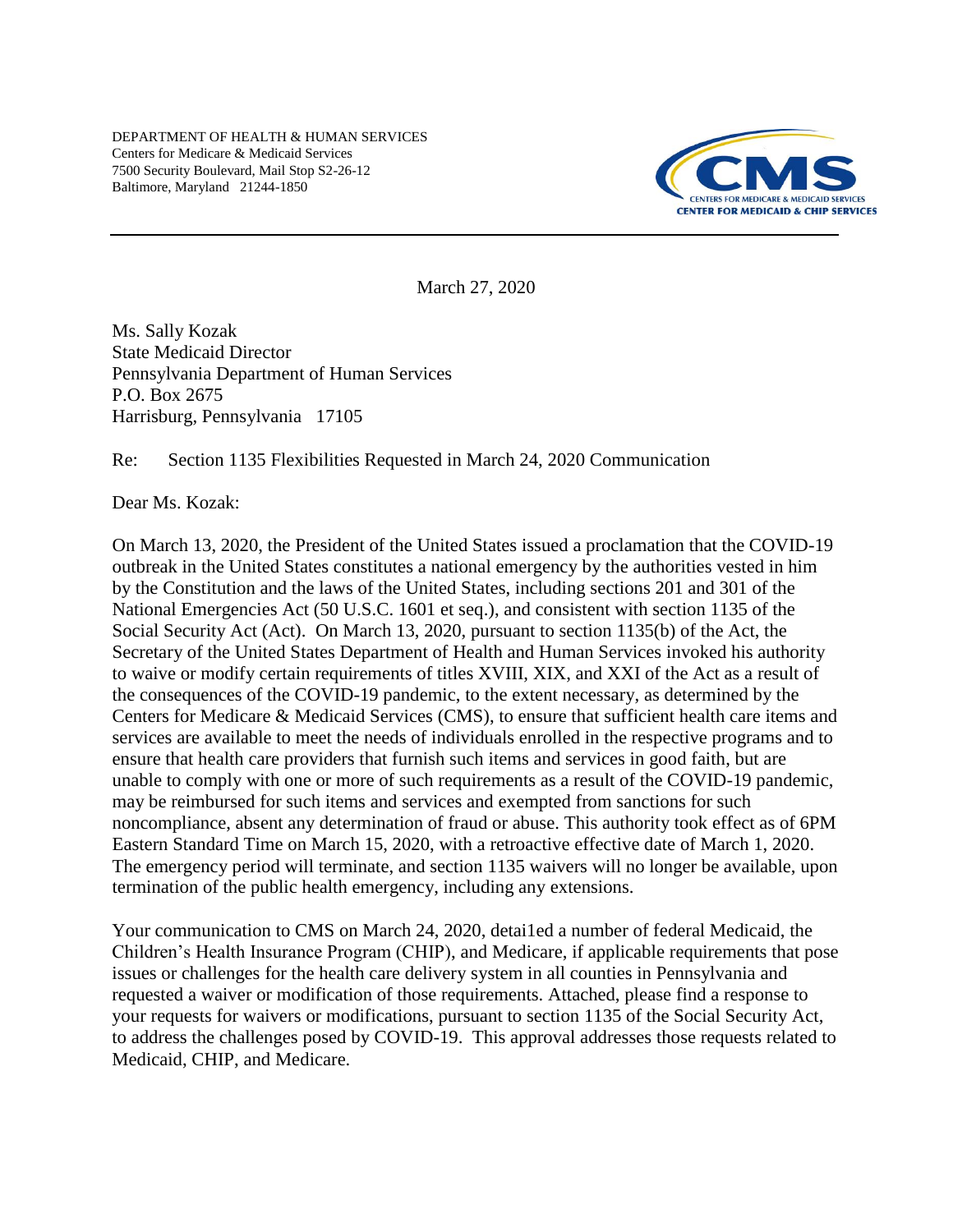To streamline the section 1135 waiver request and approval process, CMS has issued a number of blanket waivers for many Medicare provisions, which primarily affect requirements for individual facilities, such as hospitals, long term care facilities, home health agencies, and so on. Waiver or modification of these provisions does not require individualized approval, and, therefore, these authorities are not addressed in this letter. Please refer to the current blanket waiver issued by CMS that can be found at [https://www.cms.gov/files/document/covid19](https://www.cms.gov/files/document/covid19-emergency-declaration-health-care-providers-fact-sheet.pdf) [emergency-declaration-health-care-providers-fact-sheet.pdf](https://www.cms.gov/files/document/covid19-emergency-declaration-health-care-providers-fact-sheet.pdf).

CMS continues to work on the additional waiver or modification requests that are not currently reflected in the attached approval. For those waiver or modification requests that require approval under authority other than section 1135, such as under applicable regulations, through an amendment to the state plan, or through a section 1115 demonstration, my staff will continue to work with your team to review and make determinations regarding approval as quickly as possible.

Please contact Jackie Glaze, Acting Director, Medicaid and CHIP Operations Group, at (404) 387-0121 or by email at [Jackie.Glaze@cms.hhs.gov](mailto:Jackie.Glaze@cms.hhs.gov) if you have any questions or need additional information. We appreciate the efforts of you and your staff in responding to the needs of the residents of the State of Pennsylvania and the health care community.

Sincerely,

 Calder Lynch Deputy Administrator and Director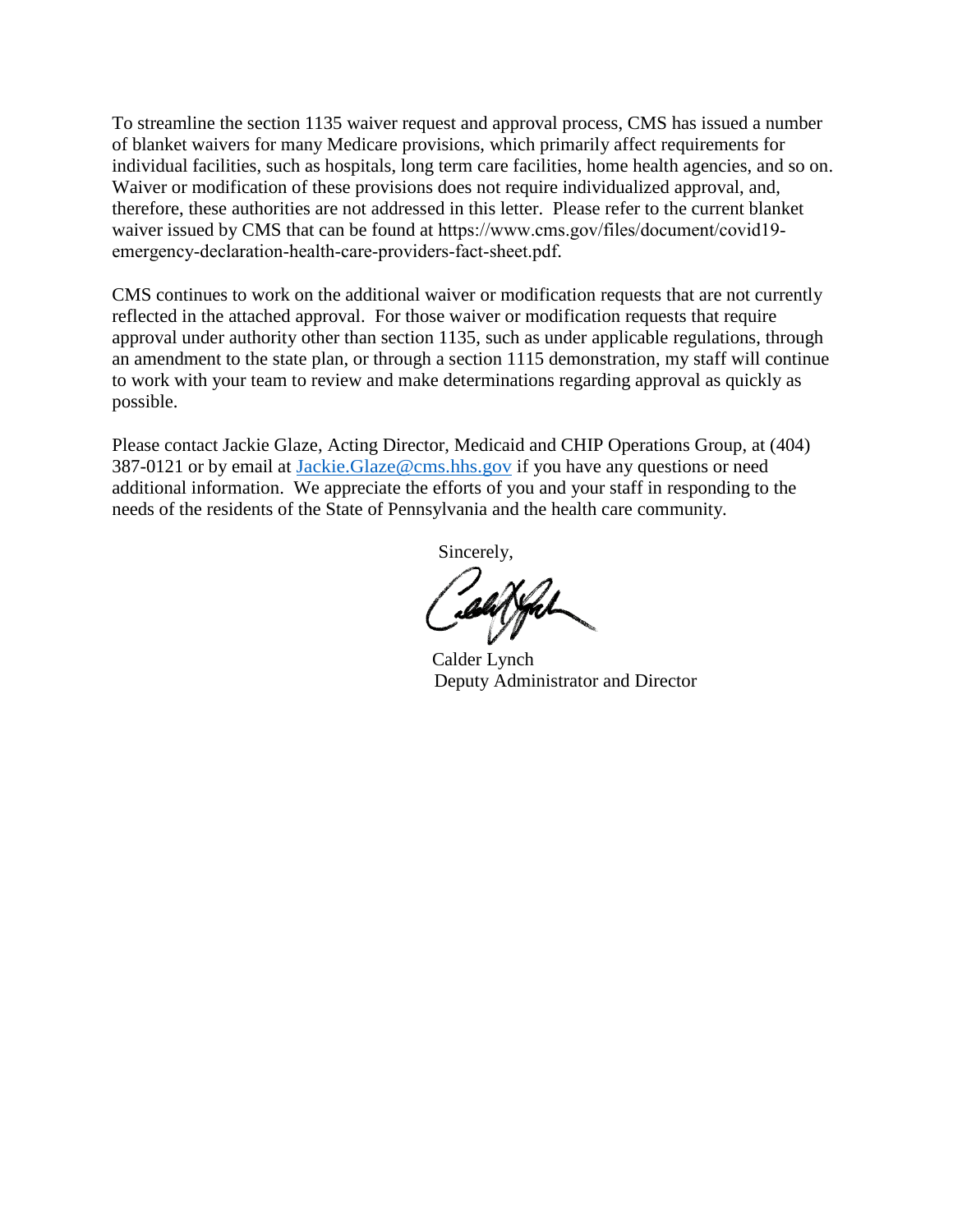#### STATE OF PENNSYLVANIA APPROVAL OF FEDERAL SECTION 1135 WAIVER REQUESTS

# **CMS Response: March 27, 2020**

# **Temporarily suspend Medicaid fee-for-service prior authorization requirements. Section 1135(b)(1)(C) allows for a waiver or modification of pre-approval requirements, including prior authorization processes required under the State Plan for particular benefits**

Prior authorization and medical necessity processes in fee-for-service delivery systems are established, defined and administered at state/territory discretion and may vary depending on the benefit. See 42 C.F.R. §440.230(d). The State of Pennsylvania may have indicated in its approved state plan specific requirements about prior authorization processes for benefits administered through the fee-for-service delivery system. We interpret prior authorization requirements to be a type of pre-approval requirement for which waiver and modification authority under section  $1135(b)(1)(C)$  of the Act is available.

#### **Extend pre-existing authorizations for which a beneficiary has previously received prior authorization through the end of the public health emergency**

If prior authorization processes are outlined in Pennsylvania's state plan for particular benefits, CMS is using the flexibilities afforded under section 1135(b)(1)(C) of the Act that allow for waiver or modification of pre-approval requirements to permit services approved to be provided on or after March 1, 2020, to continue to be provided without a requirement for a new or renewed prior authorization, through the termination of the public health emergency, including any extensions (up to the last day of the emergency period under section 1135(e) of the Act), for beneficiaries with a permanent residence in the geographic area of the public health emergency declared by the Secretary.

## **Suspend Pre-Admission Screening and Annual Resident Review (PASRR) Level I and Level II Assessments for 30 days**

Section 1919(e)(7) of the Act allows Level I and Level II assessments to be waived for 30 days. All new admissions can be treated like exempted hospital discharges. After 30 days, new admissions with mental illness (MI) or intellectual disability (ID) should receive a Resident Review as soon as resources become available.

Additionally, please note that per 42 C.F.R. §483.106(b)(4), new preadmission Level I and Level II screens are not required for residents who are being transferred between nursing facilities (NF). If the NF is not certain whether a Level I had been conducted at the resident's evacuating facility, a Level I can be conducted by the admitting facility during the first few days of admission as part of intake and transfers with positive Level I screens would require a Resident Review.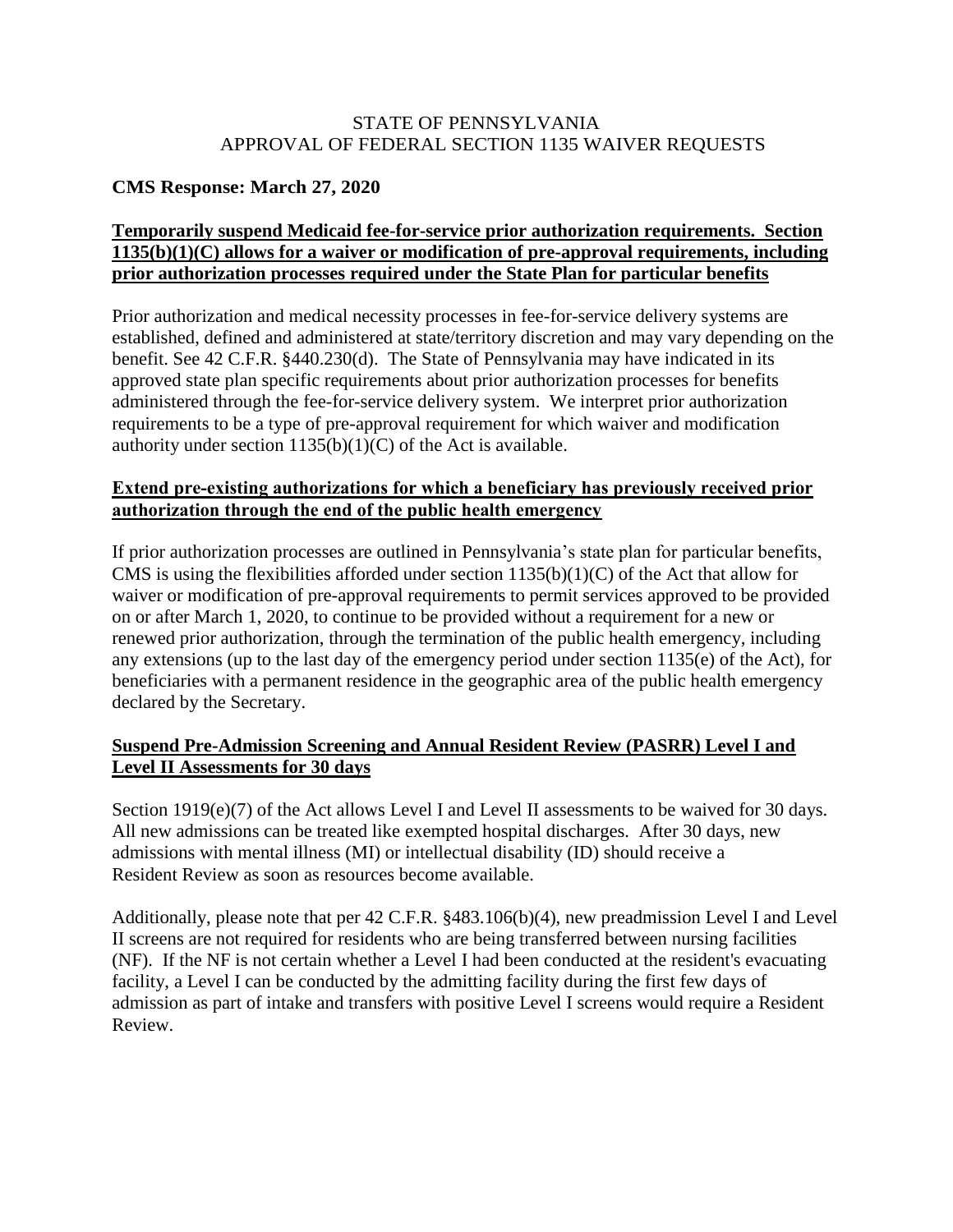The 7-9-day timeframe for Level II completion is an annual average for all preadmission screens, not individual assessments, and only applies to the preadmission screens (42 C.F.R.  $§483.112(c)$ ). There is not a set timeframe for when a Resident Review must be completed, but it should be conducted as resources become available.

# **State Fair Hearing Requests and Appeal Timelines**

Pennsylvania requested flexibility to temporarily delay scheduling of Medicaid fair hearings and issuing fair hearings decisions during the emergency period. CMS approves a waiver under section 1135 that allows enrollees to have more than 90 days, up to an additional 120 days for an eligibility or fee for service appeal to request a fair hearing. The timeframes in 42 C.F.R. §431.221(d) provides that states can choose a reasonable timeframe for individuals to request a fair hearing not to exceed 90 days for eligibility or fee-for-service issues.

CMS cannot waive parts of the Medicaid managed care regulations at 42 C.F.R. Part 438, Subpart F related to appeals of adverse benefit determinations which occur before Fair Hearings for managed care enrollees or parts of 42 C.F.R. Part 431, Subpart E. However, CMS is able to modify the federal timeframes associated with appeals and fair hearings. Therefore, CMS approves the following through the end of the public health emergency:

• Modification of the timeframe for managed care entities to resolve appeals under 42 C.F.R. §438.408(f)(1) before an enrollee may request a State fair hearing to no less than one day in accordance with the requirements specified below; this allows managed care enrollees to proceed almost immediately to a state fair hearing without having a managed care plan resolve the appeal first by permitting the state to modify the timeline for managed care plans to resolve appeals to one day so the impacted appeals satisfy the exhaustion requirements.

The requirements of 42 C.F.R. §438.408(f)(1) establish that an enrollee may request a State fair hearing only after receiving a notice that the Managed Care Organization (MCO), Prepaid Inpatient Health Plan (PIHP) or Prepaid Ambulatory Health Plan (PAHP) is upholding the adverse benefit determination but also permits, at  $42$  C.F.R.  $§438.408(c)(3)$ and (f)(l)(i) that an enrollee's appeal may be deemed denied and the appeal process of the managed care plan exhausted (such that the State fair hearing may be requested) if the managed care plan fails to meet the timing and notice requirements of 42 C.F.R. §438.408. Section 1135 of the Act allows CMS to authorize a modification to the timeframes for required activities under section 1135(b)(5) of the Act. CMS authorizes the state to modify the time line for managed care plans to resolve appeals to no less than one day. If the state uses this authority, it would mean that all appeals filed between March 1, 2020 and the end of the public health emergency are deemed to satisfy the exhaustion requirement in 42 C.F.R. §438.408(f)(1) after one day (or more if that is the timeline elected by the state) and allow enrollees to file an appeal to the state fair hearing level.

• Modification of the timeframe under  $42$  C.F.R. §438.408(f)(2) for enrollees to exercise their appeal rights to allow an additional 120 days to request a fair hearing when the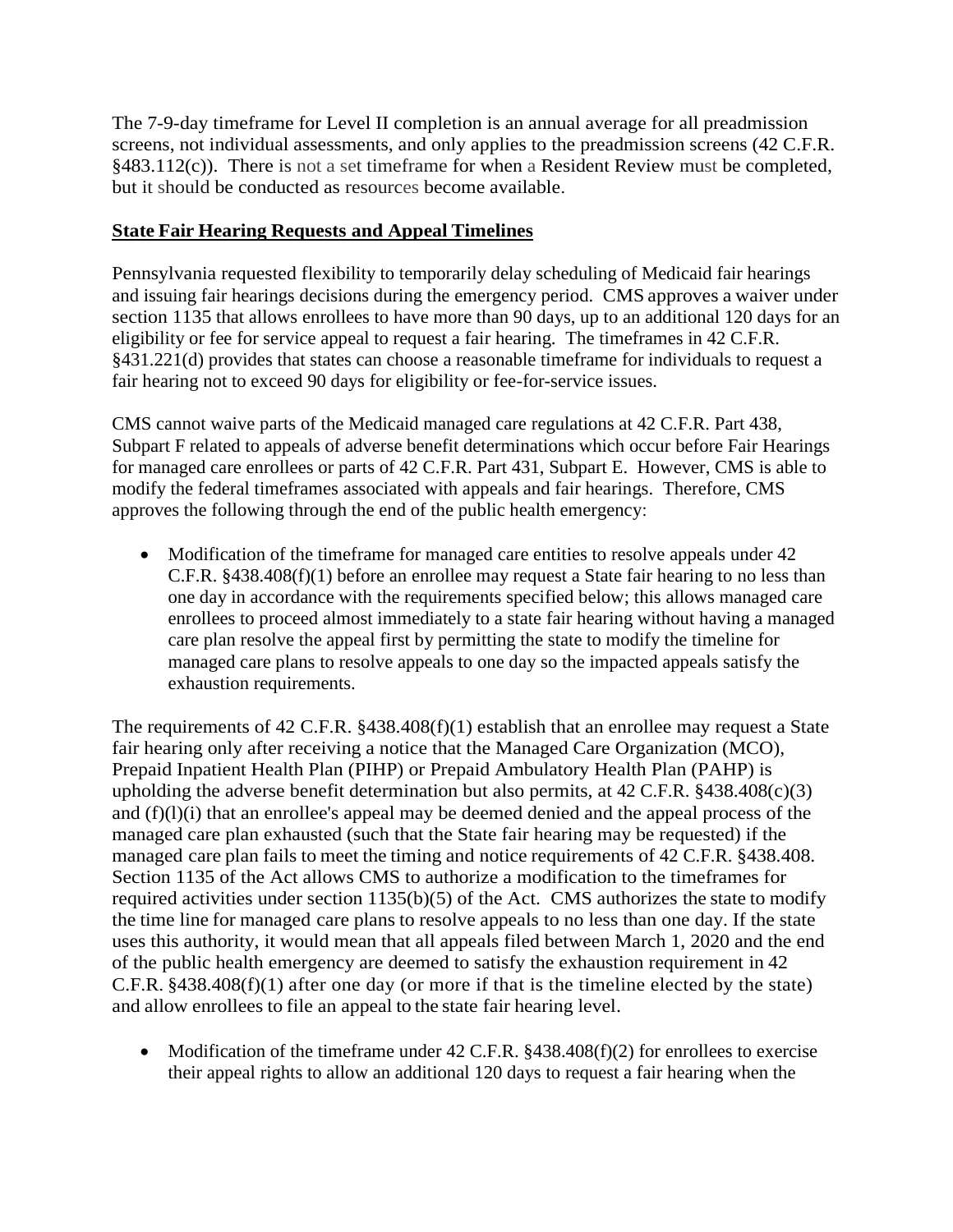initial 120th day deadline for an enrollee occurred during the period of this section 1135 waiver.

In addition, CMS approves a modification of the timeframe, under 42 C.F.R. §438.408(f)(2), for managed care enrollees to exercise their appeal rights. Specifically, any managed care enrollees for whom the 120-day deadline described in 42 C.F.R. §438.408(f)(2) would have occurred between March 1, 2020 through the end of the public health emergency, are allowed up to an additional 120 days to request a State Fair Hearing.

# **Provider Enrollment**

Pennsylvania currently has the authority to rely upon provider screening that is performed by other State Medicaid Agencies (SMAs) and/or Medicare. As a result, Pennsylvania is authorized to provisionally, temporarily enroll providers who are enrolled with another SMA or Medicare for the duration of the public health emergency.

Under current CMS policy, as explained in the Medicaid Provider Enrollment Compendium (7/24/18), at pg. 42, [https://www.medicaid.gov/affordable-care-act/downloads/program](https://www.medicaid.gov/affordable-care-act/downloads/program-integrity/mpec-7242018.pdf)[integrity/mpec-7242018.pdf,](https://www.medicaid.gov/affordable-care-act/downloads/program-integrity/mpec-7242018.pdf) Pennsylvania may reimburse otherwise payable claims from out-ofstate providers not enrolled in Pennsylvania Medicaid program if the following criteria are met:

- 1. The item or service is furnished by an institutional provider, individual practitioner, or pharmacy at an out-of-state/territory practice location– i.e., located outside the geographical boundaries of the reimbursing state/territory's Medicaid plan,
- 2. The National Provider Identifier (NPI) of the furnishing provider is represented on the claim,
- 3. The furnishing provider is enrolled and in an "approved" status in Medicare or in another state/territory's Medicaid plan,
- 4. The claim represents services furnished, and;
- 5. The claim represents either:
	- a. A single instance of care furnished over a 180-day period, or
	- b. Multiple instances of care furnished to a single participant, over a 180-day period

For claims for services provided to Medicaid participants enrolled with Pennsylvania Medicaid program, CMS will waive the fifth criterion listed above under section 1135(b)(1) of the Act. Therefore, for the duration of the public health emergency, Pennsylvania may reimburse out-ofstate providers for multiple instances of care to multiple participants, so long as the other criteria listed above are met.

If a certified provider is enrolled in Medicare or with a state Medicaid program other than Pennsylvania, Pennsylvania may provisionally, temporarily enroll the out-of-state provider for the duration of the public health emergency in order to accommodate participants who were displaced by the emergency.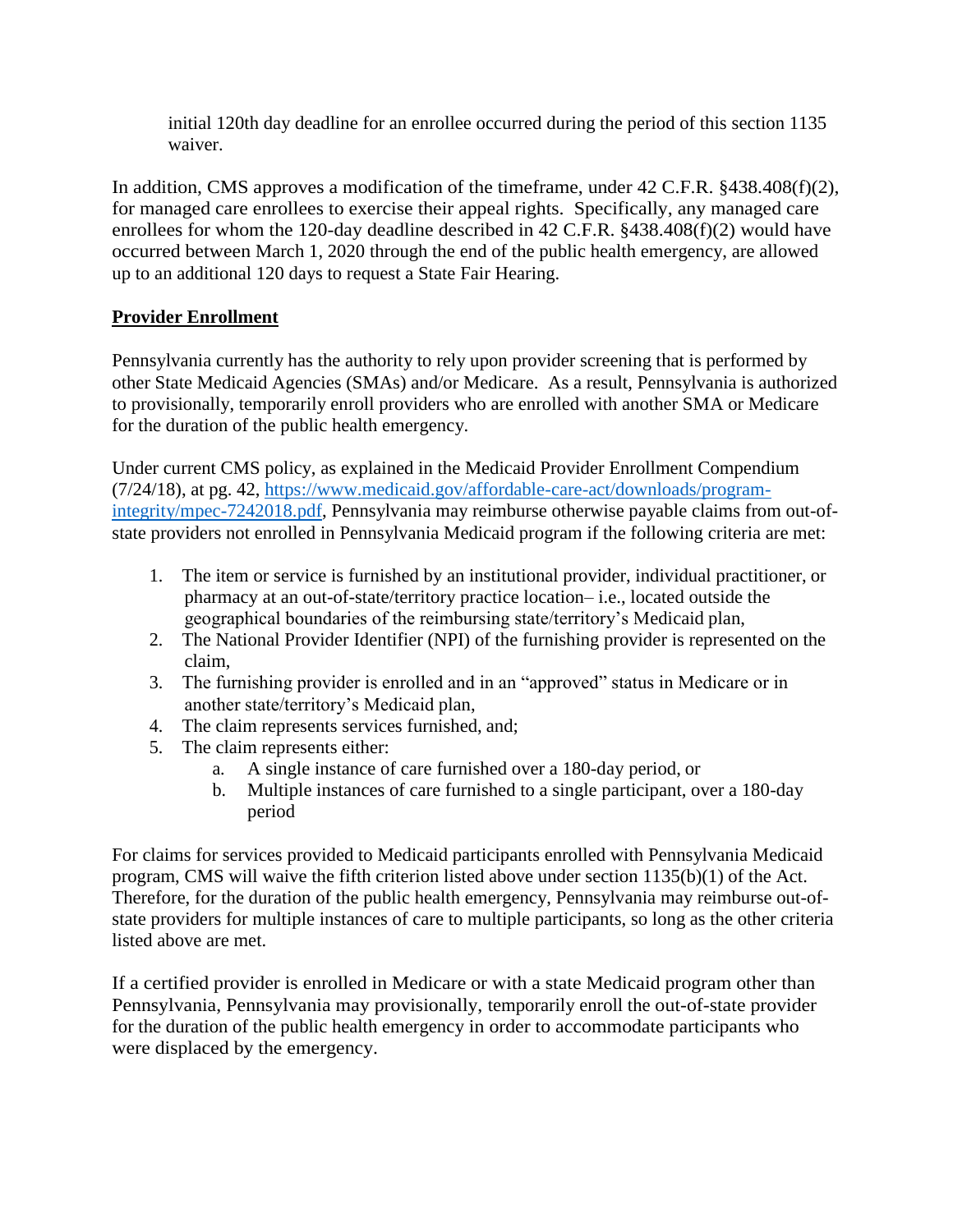With respect to providers not already enrolled with another SMA or Medicare, CMS will waive the following screening requirements under  $1135(b)(1)$  and  $(b)(2)$  of the Act, so the state may provisionally, temporarily enroll the providers for the duration of the public health emergency:

- 1. Payment of the application fee 42 C.F.R. §455.460
- 2. Criminal background checks associated with Fingerprint-based Criminal Background Checks - 42 C.F.R. §455.434
- 3. Site visits 42 C.F.R. §455.432
- 4. In-state/territory licensure requirements 42 C.F.R. §455.412

CMS is granting this waiver authority to allow Pennsylvania to enroll providers who are not currently enrolled with another SMA or Medicare so long as the state meets the following minimum requirements:

- 1. Must collect minimum data requirements in order to file and process claims, including, but not limited to NPI.
- 2. Must collect Social Security Number, Employer Identification Number, and Taxpayer Identification Number (SSN/EIN/TIN), as applicable, in order to perform the following screening requirements:
	- a. OIG exclusion list
	- b. State licensure provider must be licensed, and legally authorized to practice or deliver the services for which they file claims, in at least one state/territory
- 3. Pennsylvania must also:
	- a. Issue no new temporary provisional enrollments after the date that the emergency designation is lifted,
	- b. Cease payment to providers who are temporarily enrolled within six months from the termination of the public health emergency, including any extensions, unless a provider has submitted an application that meets all requirements for Medicaid participation and that application was subsequently reviewed and approved by Pennsylvania before the end of the six month period after the termination of the public health emergency, including any extensions, and
	- c. Allow a retroactive effective date for provisional temporary enrollments that is no earlier than March 1, 2020.

Under section 1135(b)(1)(B), CMS is also approving Pennsylvania's request to temporarily cease revalidation of providers who are located in Pennsylvania or are otherwise directly impacted by the emergency.

These provider enrollment emergency relief efforts also apply to the Children's Health Insurance Program (CHIP) to the extent applicable.

## **Provision of Services in Alternative Settings**

CMS approves a waiver under section 1135(b)(1) of the Act to allow facilities, including NFs, intermediate care facilities for individuals with intellectual and developmental disabilities (ICF/IDDs), psychiatric residential treatment facilities (PRTFs), and hospital